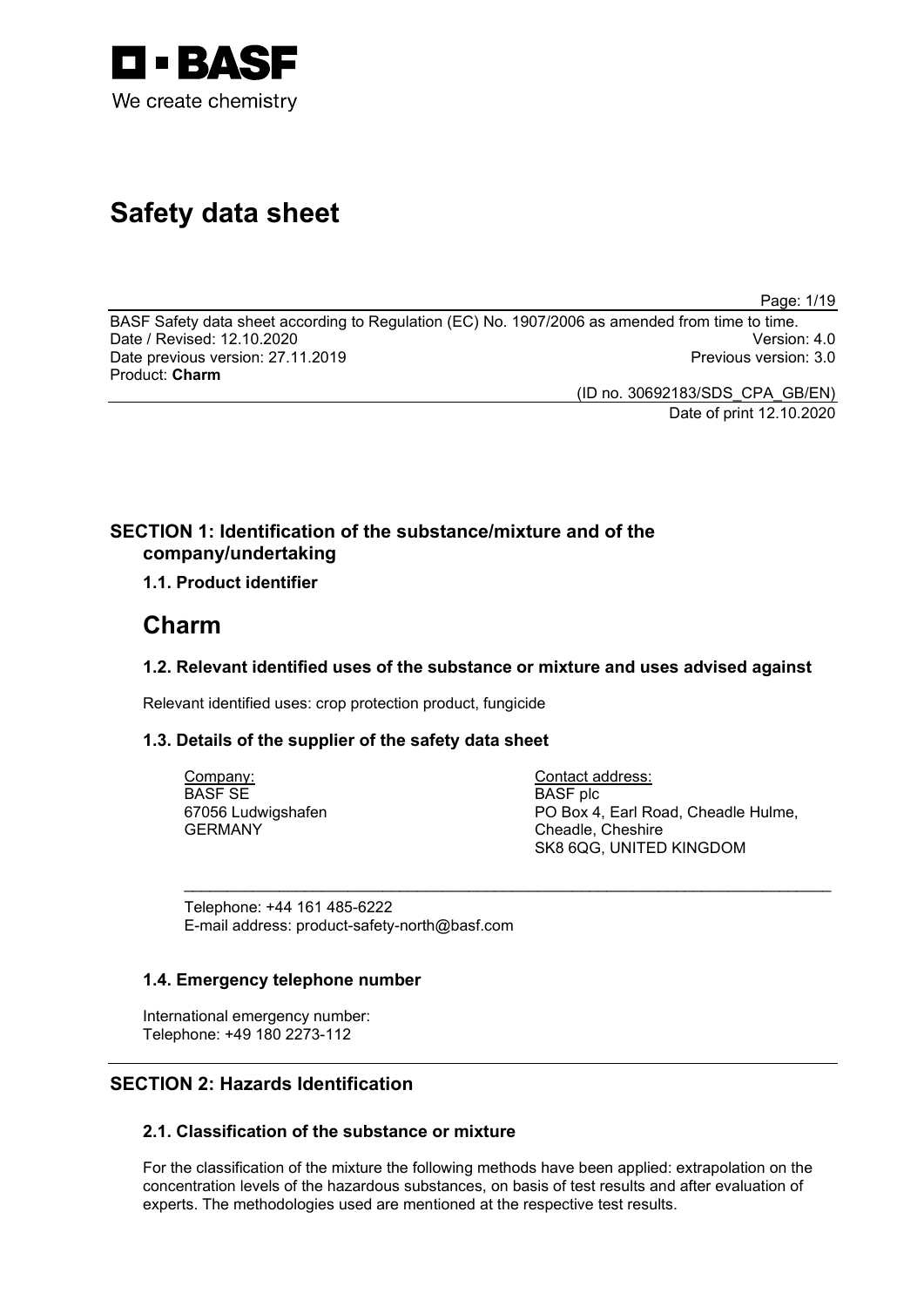BASF Safety data sheet according to Regulation (EC) No. 1907/2006 as amended from time to time. Date / Revised: 12.10.2020<br>Date previous version: 27.11.2019 Version: 3.0 Date previous version: 27.11.2019 Product: **Charm**

> (ID no. 30692183/SDS\_CPA\_GB/EN) Date of print 12.10.2020

#### According to Regulation (EC) No 1272/2008 [CLP]

Skin Sens. 1A Eye Dam./Irrit. 2 Repr. Additional category for effects on or via lactation. Aquatic Acute 1 Aquatic Chronic 1

For the classifications not written out in full in this section the full text can be found in section 16.

# **2.2. Label elements**

Globally Harmonized System (GHS) in accordance with UK regulations.

Pictogram:

Signal Word: Warning

| Hazard Statement:                      |                                                                                              |
|----------------------------------------|----------------------------------------------------------------------------------------------|
| H <sub>3</sub> 19                      | Causes serious eye irritation.                                                               |
| H317                                   | May cause an allergic skin reaction.                                                         |
| H362                                   | May cause harm to breast-fed children.                                                       |
| H410                                   | Very toxic to aquatic life with long lasting effects.                                        |
| EUH401                                 | To avoid risks to human health and the environment, comply with the<br>instructions for use. |
| <b>Precautionary Statement:</b>        |                                                                                              |
| P <sub>101</sub>                       | If medical advice is needed, have product container or label at hand.                        |
| P <sub>102</sub>                       | Keep out of reach of children.                                                               |
| Precautionary Statements (Prevention): |                                                                                              |
| P <sub>201</sub>                       | Obtain special instructions before use.                                                      |
| P <sub>260</sub>                       | Do not breathe dust/fume/gas/mist/vapours/spray.                                             |
| P <sub>263</sub>                       | Avoid contact during pregnancy and while nursing.                                            |
| P <sub>264</sub>                       | Wash contaminated skin thoroughly with plenty of water and soap after<br>handling.           |
| P270                                   | Do not eat, drink or smoke when using this product.                                          |
| P272                                   | Contaminated work clothing should not be allowed out of the workplace.                       |
| P <sub>280</sub>                       | Wear protective gloves/clothing/eye protection.                                              |
|                                        |                                                                                              |

Precautionary Statements (Response):

Page: 2/19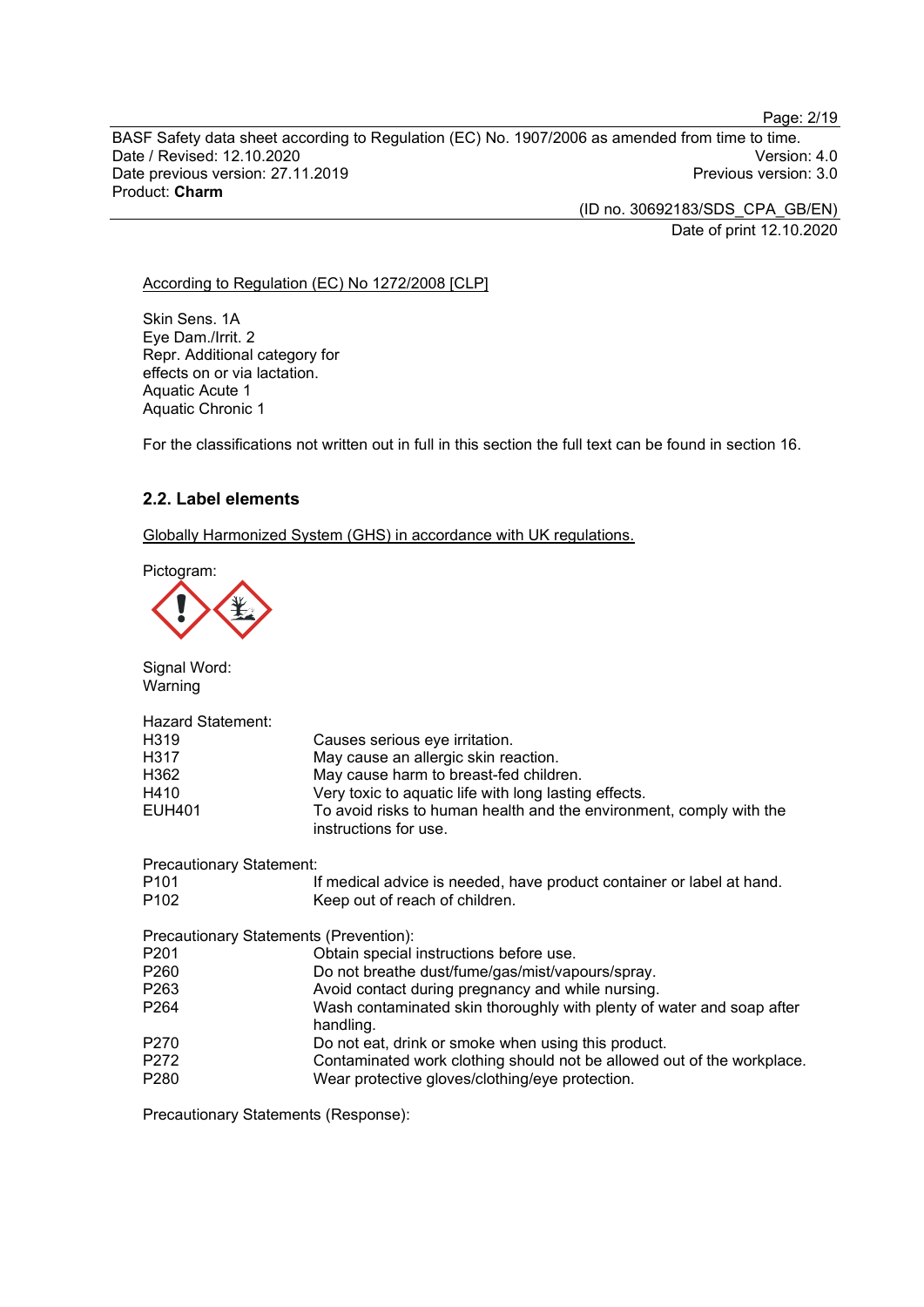Page: 3/19

BASF Safety data sheet according to Regulation (EC) No. 1907/2006 as amended from time to time. Date / Revised: 12.10.2020 Version: 4.0 Date previous version: 27.11.2019 Product: **Charm**

# (ID no. 30692183/SDS\_CPA\_GB/EN)

Date of print 12.10.2020

| $P302 + P352$        | IF ON SKIN: Wash with plenty of soap and water.                                                                                     |
|----------------------|-------------------------------------------------------------------------------------------------------------------------------------|
| $P333 + P313$        | If skin irritation or rash occurs: Get medical attention.                                                                           |
| $P308 + P311$        | IF exposed or concerned: Call a POISON CENTER or physician.                                                                         |
| $P308 + P313$        | IF exposed or concerned: Get medical attention.                                                                                     |
| $P305 + P351 + P338$ | IF IN EYES: Rinse cautiously with water for several minutes. Remove<br>contact lenses, if present and easy to do. Continue rinsing. |
| $P337 + P313$        | If eye irritation persists: Get medical attention.                                                                                  |
| $P362 + P364$        | Take off contaminated clothing and wash it before reuse.                                                                            |
| P391                 | Collect spillage.                                                                                                                   |
|                      |                                                                                                                                     |

Precautionary Statements (Disposal):

Dispose of contents/container to a licensed hazardous-waste disposal contractor or collection site except for empty clean containers which can be disposed of as non-hazardous waste.

Labeling of special preparations (GHS): EUH208: May produce an allergic reaction. Contains: 1,2-benzisothiazol-3(2H)-one

According to Regulation (EC) No 1272/2008 [CLP]

Hazard determining component(s) for labelling: Fluxapyroxad, 1H-1,2,4-Triazole, 1-[[2-[2-chloro-4-(4chlorophenoxy)phenyl]-4-methyl-1,3-dioxolan-2-yl]methyl]-, 2-methylisothiazol-3(2H)-one

# **2.3. Other hazards**

According to Regulation (EC) No 1272/2008 [CLP]

See section 12 - Results of PBT and vPvB assessment. If applicable information is provided in this section on other hazards which do not result in classification but which may contribute to the overall hazards of the substance or mixture.

# **SECTION 3: Composition/Information on Ingredients**

## **3.1. Substances**

Not applicable

## **3.2. Mixtures**

#### Chemical nature

crop protection product, fungicide, suspension concentrate (SC)

Hazardous ingredients (GHS) according to Regulation (EC) No. 1272/2008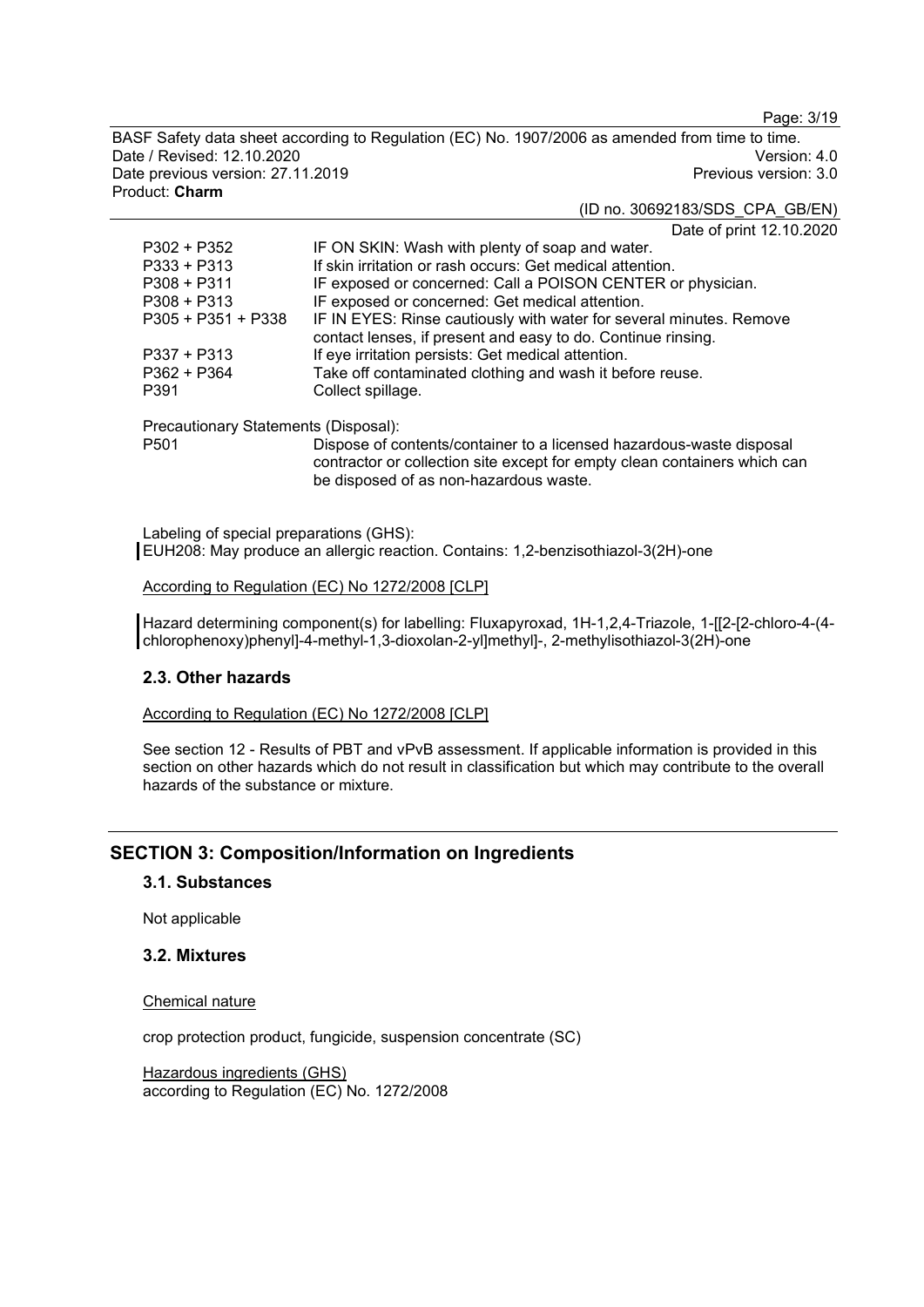Page: 4/19 BASF Safety data sheet according to Regulation (EC) No. 1907/2006 as amended from time to time. Date / Revised: 12.10.2020 Version: 4.0 Date previous version: 27.11.2019 Product: **Charm** (ID no. 30692183/SDS\_CPA\_GB/EN) Date of print 12.10.2020 1H-Pyrazole-4-carboxamide, 3-(difluoromethyl)-1-methyl-N-(3',4',5'-trifluoro[1,1'-biphenyl]-2-yl)-; Fluxapyroxad Content (W/W): 7 % CAS Number: 907204-31-3 Repr. Add. cat. lact. Aquatic Acute 1 Aquatic Chronic 1 H362, H400, H410 1H-1,2,4-Triazole, 1-[[2-[2-chloro-4-(4-chlorophenoxy)phenyl]-4-methyl-1,3-dioxolan-2-yl]methyl]- Content (W/W): 4.7 % CAS Number: 119446-68-3 Acute Tox. 4 (oral) Eye Dam./Irrit. 2 Aquatic Acute 1 Aquatic Chronic 1 M-factor acute: 10 M-factor chronic: 10 H302, H319, H400, H410 Oxirane, 2-methyl-, polymer with oxirane, mono(2-propylheptyl) ether Content (W/W):  $< 5 \%$ CAS Number: 166736-08-9 Acute Tox. 4 (oral) Eye Dam./Irrit. 1 H318, H302 Benzenesulfonic acid, hydroxy-, polymer with formaldehyde, phenol and urea, sodium salt Content (W/W): < 5 % CAS Number: 102980-04-1 Eye Dam./Irrit. 2 Aquatic Chronic 3 H319, H412 1,2-benzisothiazol-3(2H)-one Content (W/W): < 0.05 % CAS Number: 2634-33-5 EC-Number: 220-120-9 REACH registration number: 01- 2120761540-60 INDEX-Number: 613-088-00-6 Acute Tox. 4 (oral) Skin Corr./Irrit. 2 Eye Dam./Irrit. 1 Skin Sens. 1 Aquatic Acute 1 M-factor acute: 1 M-factor chronic: 1 H318, H315, H302, H317, H400 Specific concentration limit: Skin Sens. 1: >= 0.05 %

2-methylisothiazol-3(2H)-one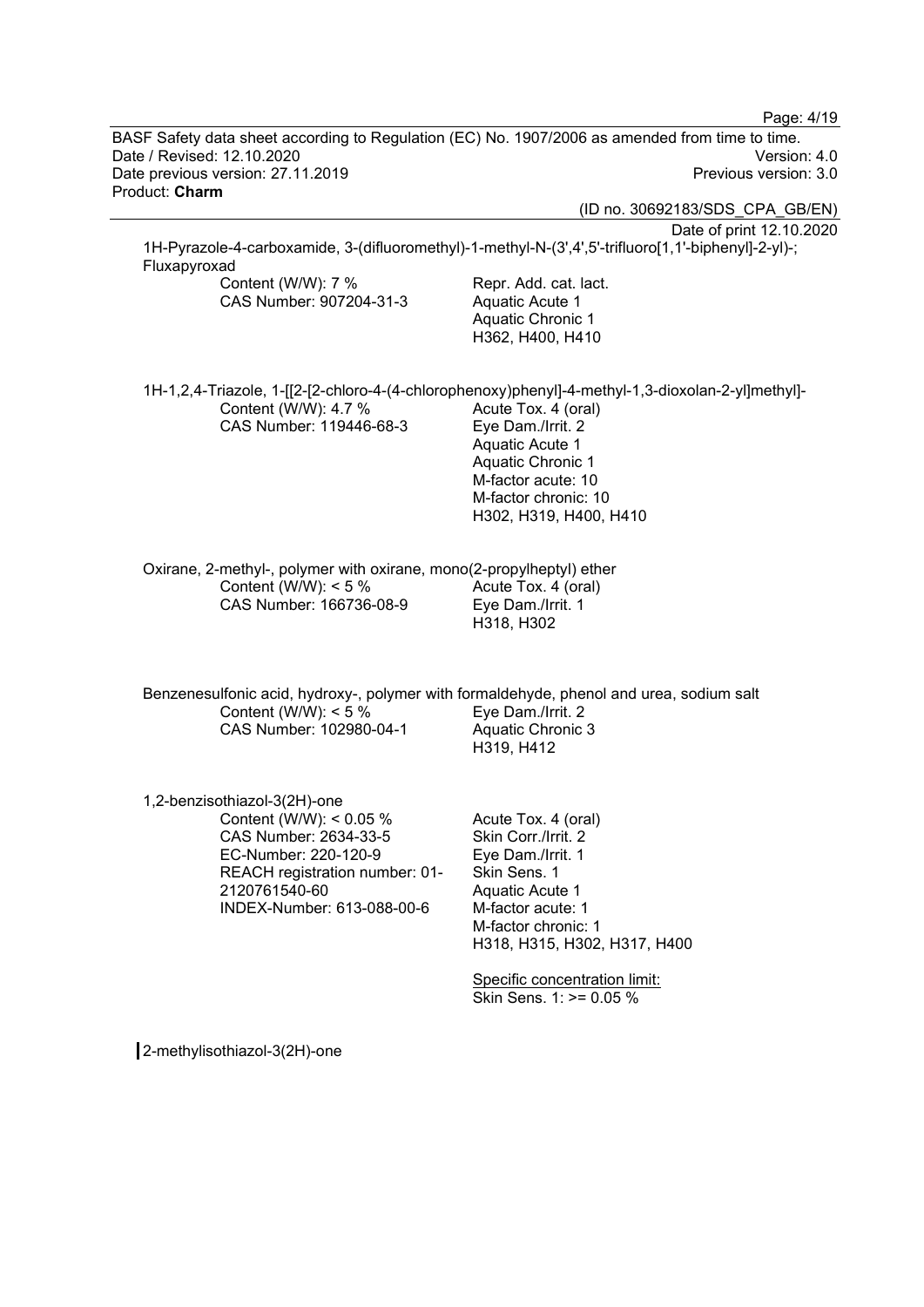Page: 5/19

BASF Safety data sheet according to Regulation (EC) No. 1907/2006 as amended from time to time. Date / Revised: 12.10.2020 Version: 4.0 Date previous version: 27.11.2019 Product: **Charm**

(ID no. 30692183/SDS\_CPA\_GB/EN)

Date of print 12.10.2020

Content (W/W): < 0.01 % CAS Number: 2682-20-4 EC-Number: 220-239-6 INDEX-Number: 613-326-00-9

> Specific concentration limit: Skin Sens. 1A: >= 0.0015 %

H330, H317, H314, H301 + H311, H400, H410

Acute Tox. 2 (Inhalation - dust)

Acute Tox. 3 (oral) Acute Tox. 3 (dermal) Skin Corr./Irrit. 1B Eye Dam./Irrit. 1 Skin Sens. 1A Aquatic Acute 1 Aquatic Chronic 1 M-factor acute: 10 M-factor chronic: 1

EUH071

Propane-1,2-diol

Content (W/W):  $< 5 \%$ CAS Number: 57-55-6 EC-Number: 200-338-0 REACH registration number: 01- 2119456809-23

For the classifications not written out in full in this section, including the hazard classes and the hazard statements, the full text is listed in section 16.

# **SECTION 4: First-Aid Measures**

#### **4.1. Description of first aid measures**

Remove contaminated clothing.

Show container, label and/or safety data sheet to physician.

If inhaled: Keep patient calm, remove to fresh air, seek medical attention.

On skin contact: Wash thoroughly with soap and water

On contact with eyes: Wash affected eyes for at least 15 minutes under running water with eyelids held open.

On ingestion: Immediately rinse mouth and then drink 200-300 ml of water, seek medical attention.

#### **4.2. Most important symptoms and effects, both acute and delayed**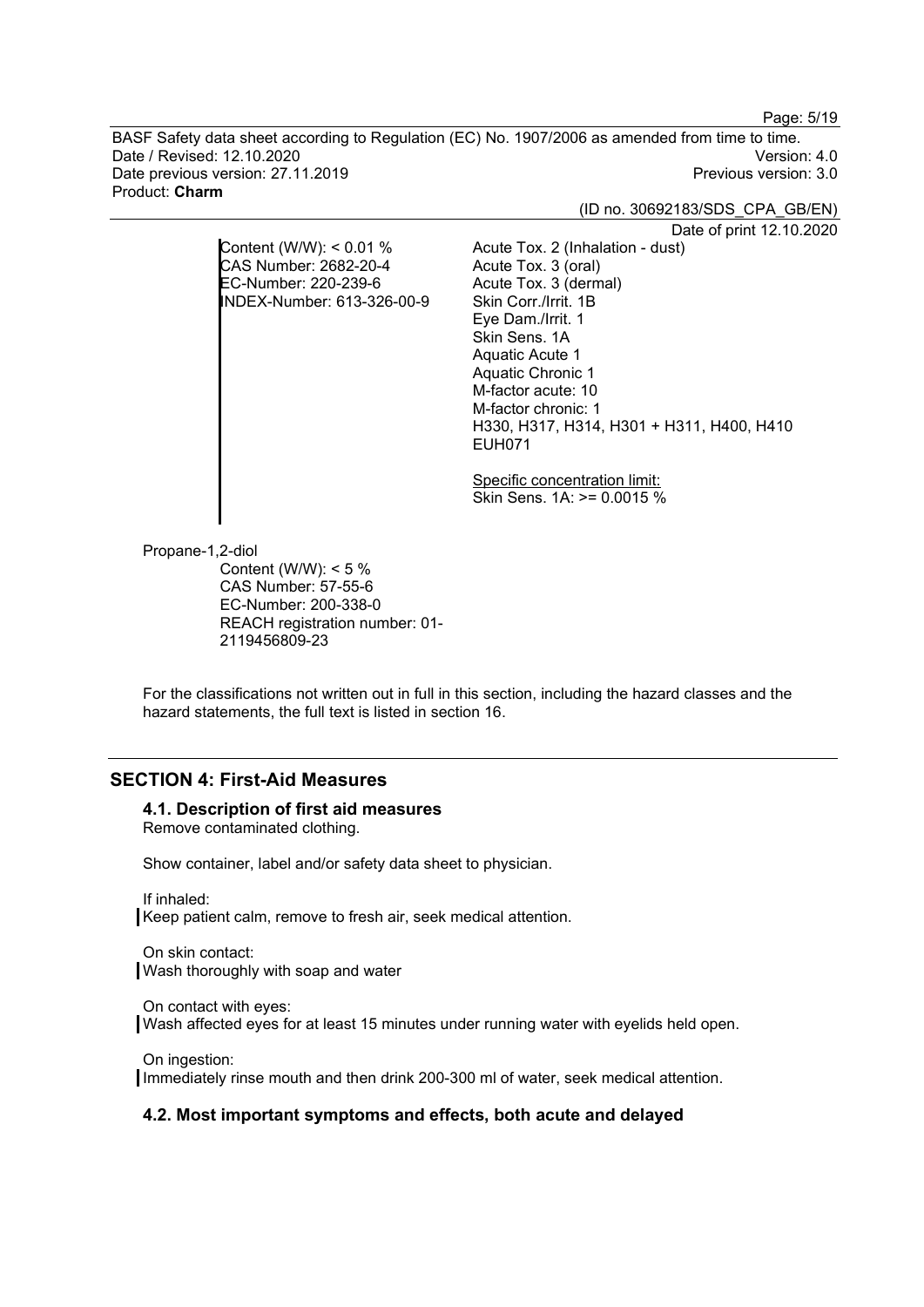Page: 6/19

BASF Safety data sheet according to Regulation (EC) No. 1907/2006 as amended from time to time. Date / Revised: 12.10.2020 Version: 4.0 Date previous version: 27.11.2019 Product: **Charm**

(ID no. 30692183/SDS\_CPA\_GB/EN)

Date of print 12.10.2020

Symptoms: Information, i.e. additional information on symptoms and effects may be included in the GHS labeling phrases available in Section 2 and in the Toxicological assessments available in Section 11., (Further) symptoms and / or effects are not known so far

#### **4.3. Indication of any immediate medical attention and special treatment needed**

Treatment: Treat according to symptoms (decontamination, vital functions), no known specific antidote.

# **SECTION 5: Fire-Fighting Measures**

**5.1. Extinguishing media**

Suitable extinguishing media: dry powder, foam, water spray, carbon dioxide

# **5.2. Special hazards arising from the substance or mixture**

Endangering substances: carbon monoxide, Carbon dioxide, hydrogen chloride, hydrogen fluoride, nitrogen oxides, sulfur oxides, halogenated compounds

Advice: The substances/groups of substances mentioned can be released in case of fire.

### **5.3. Advice for fire-fighters**

Special protective equipment: Wear self-contained breathing apparatus and chemical-protective clothing.

Further information:

Collect contaminated extinguishing water separately, do not allow to reach sewage or effluent systems. Dispose of fire debris and contaminated extinguishing water in accordance with official regulations. In case of fire and/or explosion do not breathe fumes. Keep containers cool by spraying with water if exposed to fire.

# **SECTION 6: Accidental Release Measures**

### **6.1. Personal precautions, protective equipment and emergency procedures**

Do not breathe vapour/spray. Use personal protective clothing. Avoid contact with the skin, eyes and clothing.

#### **6.2. Environmental precautions**

Do not discharge into the subsoil/soil. Do not discharge into drains/surface waters/groundwater.

Do not allow contamination of public drains or surface or ground waters. Inform local water plc if spillage enters drains and the Environment Agency (England & Wales), the Scottish Environmental Protection Agency (Scotland), or the Environment and Heritage Service (Northern Ireland) if it enters surface or ground waters. Keep people and animals away.

### **6.3. Methods and material for containment and cleaning up**

For small amounts: Pick up with suitable absorbent material (e.g. sand, sawdust, general-purpose binder, kieselguhr).

For large amounts: Dike spillage. Pump off product.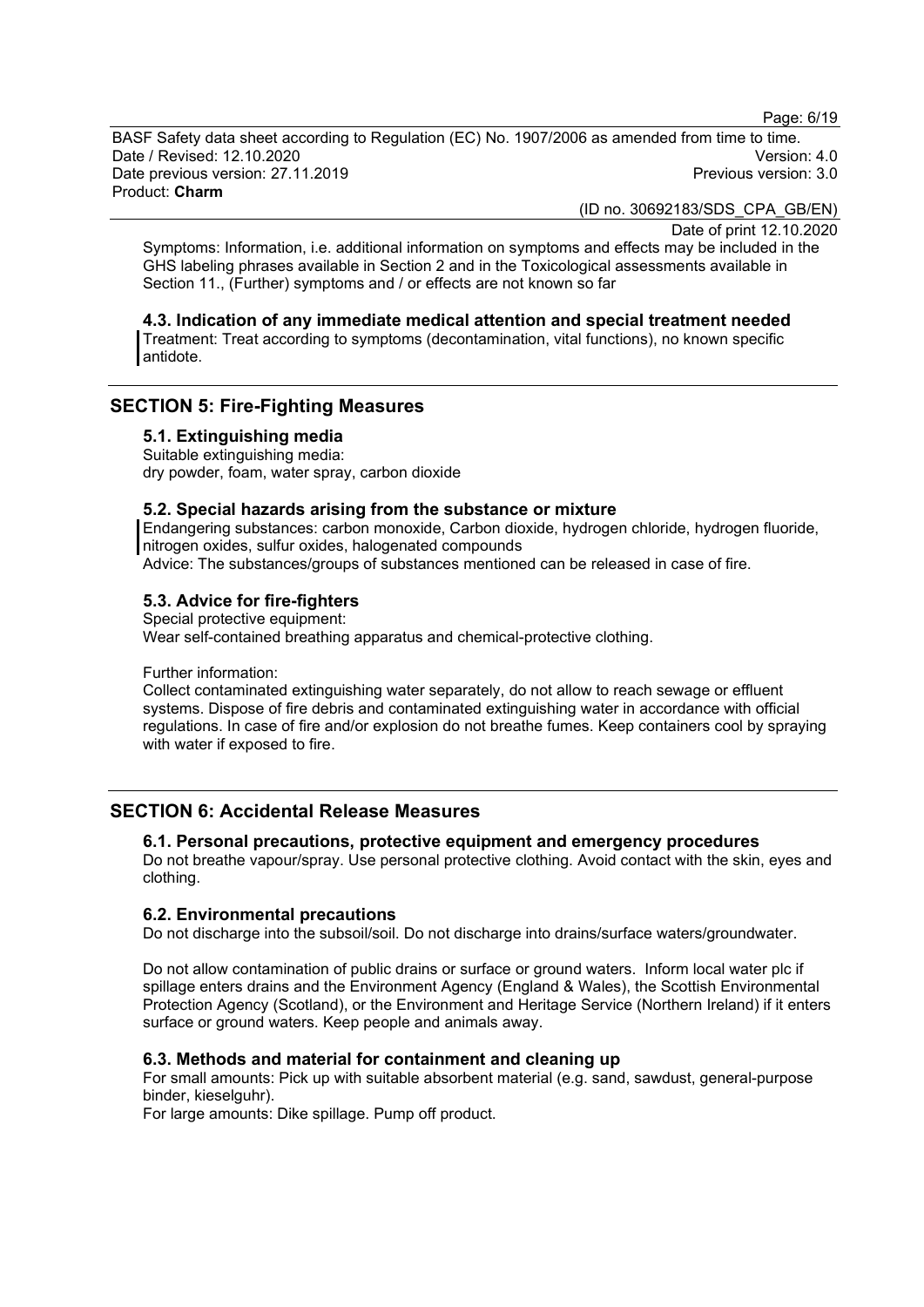Page: 7/19

BASF Safety data sheet according to Regulation (EC) No. 1907/2006 as amended from time to time. Date / Revised: 12.10.2020 Version: 4.0 Date previous version: 27.11.2019 Product: **Charm**

(ID no. 30692183/SDS\_CPA\_GB/EN)

Date of print 12.10.2020

Dispose of absorbed material in accordance with regulations. Collect waste in suitable containers, which can be labeled and sealed. Clean contaminated floors and objects thoroughly with water and detergents, observing environmental regulations. Wear suitable protective equipment.

#### **6.4. Reference to other sections**

Information regarding exposure controls/personal protection and disposal considerations can be found in section 8 and 13.

# **SECTION 7: Handling and Storage**

#### **7.1. Precautions for safe handling**

No special measures necessary if stored and handled correctly. Ensure thorough ventilation of stores and work areas. When using do not eat, drink or smoke. Hands and/or face should be washed before breaks and at the end of the shift.

#### Protection against fire and explosion:

No special precautions necessary. The substance/product is non-combustible. Product is not explosive.

# **7.2. Conditions for safe storage, including any incompatibilities**

Segregate from foods and animal feeds. Further information on storage conditions: Keep away from heat. Protect from direct sunlight.

#### **7.3. Specific end use(s)**

For the relevant identified use(s) listed in Section 1 the advice mentioned in this section 7 is to be observed.

# **SECTION 8: Exposure Controls/Personal Protection**

## **8.1. Control parameters**

Components with occupational exposure limits

57-55-6: Propane-1,2-diol

TWA value 474 mg/m3 ; 150 ppm (WEL/EH 40 (UK)), Total vapour and particulates TWA value 10 mg/m3 (WEL/EH 40 (UK)), Particulate

Refer to the current edition of HSE Guidance Note EH40 Occupational Exposure Limits (United Kingdom). For normal use and handling refer to the product label/leaflet.

### **8.2. Exposure controls**

Personal protective equipment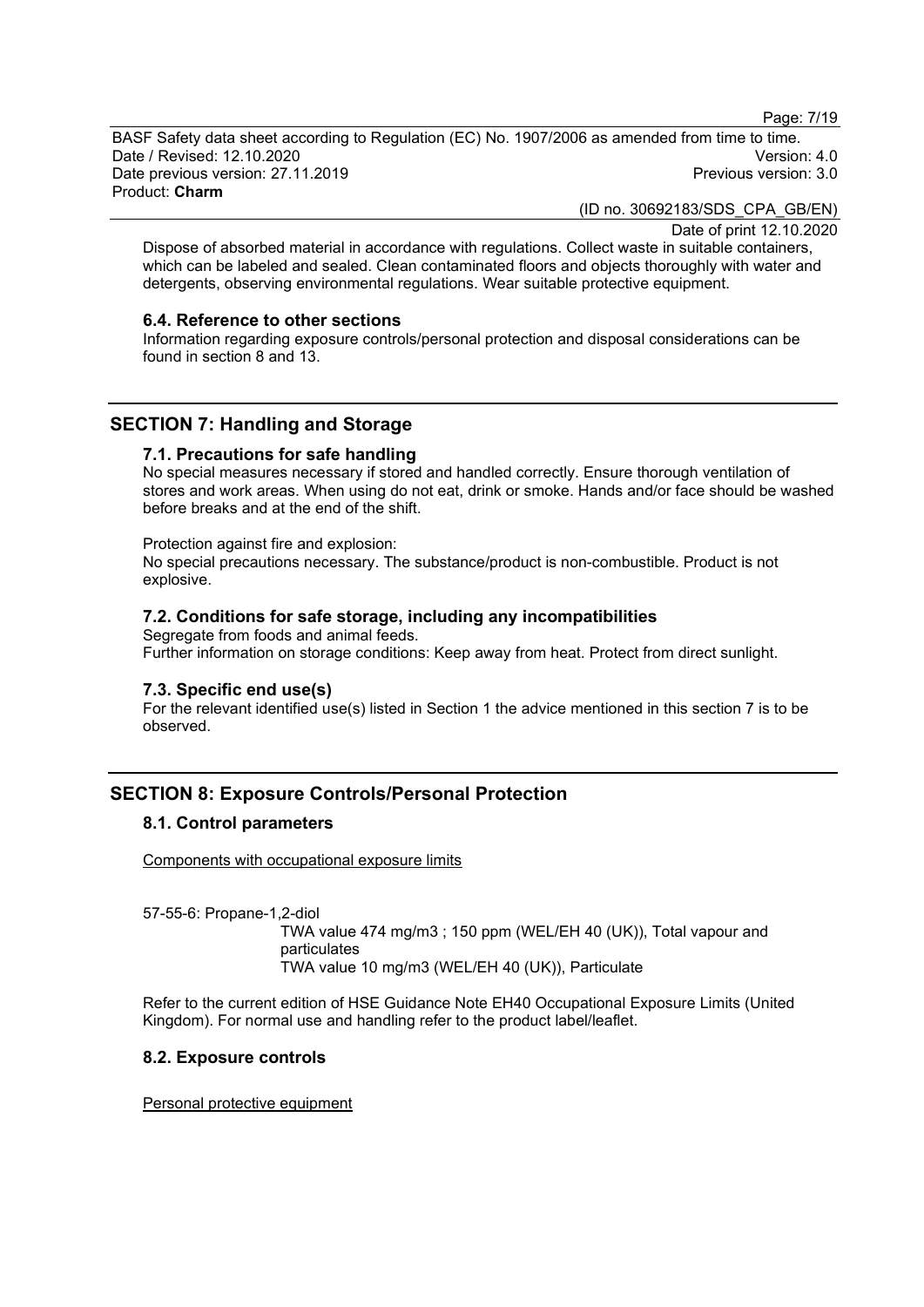Page: 8/19

BASF Safety data sheet according to Regulation (EC) No. 1907/2006 as amended from time to time. Date / Revised: 12.10.2020 Version: 4.0 Date previous version: 27.11.2019 Product: **Charm**

> (ID no. 30692183/SDS\_CPA\_GB/EN) Date of print 12.10.2020

#### Respiratory protection:

Suitable respiratory protection for higher concentrations or long-term effect: Combination filter for gases/vapours of organic, inorganic, acid inorganic and alkaline compounds (e.g. EN 14387 Type ABEK).

#### Hand protection:

Suitable chemical resistant safety gloves (EN 374) also with prolonged, direct contact (Recommended: Protective index 6, corresponding > 480 minutes of permeation time according to EN 374): E.g. nitrile rubber (0.4 mm), chloroprene rubber (0.5 mm), butyl rubber (0.7 mm) etc.

#### Eye protection:

Safety glasses with side-shields (frame goggles) (e.g. EN 166)

#### Body protection:

Body protection must be chosen depending on activity and possible exposure, e.g. apron, protecting boots, chemical-protection suit (according to EN 14605 in case of splashes or EN ISO 13982 in case of dust).

#### General safety and hygiene measures

The statements on personal protective equipment in the instructions for use apply when handling crop-protection agents in final-consumer packing. Wearing of closed work clothing is recommended. Store work clothing separately. Keep away from food, drink and animal feeding stuffs.

# **SECTION 9: Physical and Chemical Properties**

# **9.1. Information on basic physical and chemical properties**

| Form:                | liquid                                                          |
|----------------------|-----------------------------------------------------------------|
| Colour:              | off-white                                                       |
| Odour:               | aromatic                                                        |
| Odour threshold:     |                                                                 |
|                      | Not determined due to potential<br>health hazard by inhalation. |
| pH value:            | approx. $6 - 8$<br>(22 °C)                                      |
| Melting temperature: | approx. 0 °C<br>Information applies to the solvent.             |
| boiling temperature: | approx. 100 °C<br>Information applies to the solvent.           |
| Flash point:         | Non-flammable.                                                  |
| Evaporation rate:    |                                                                 |
| Flammability:        | not applicable<br>not applicable                                |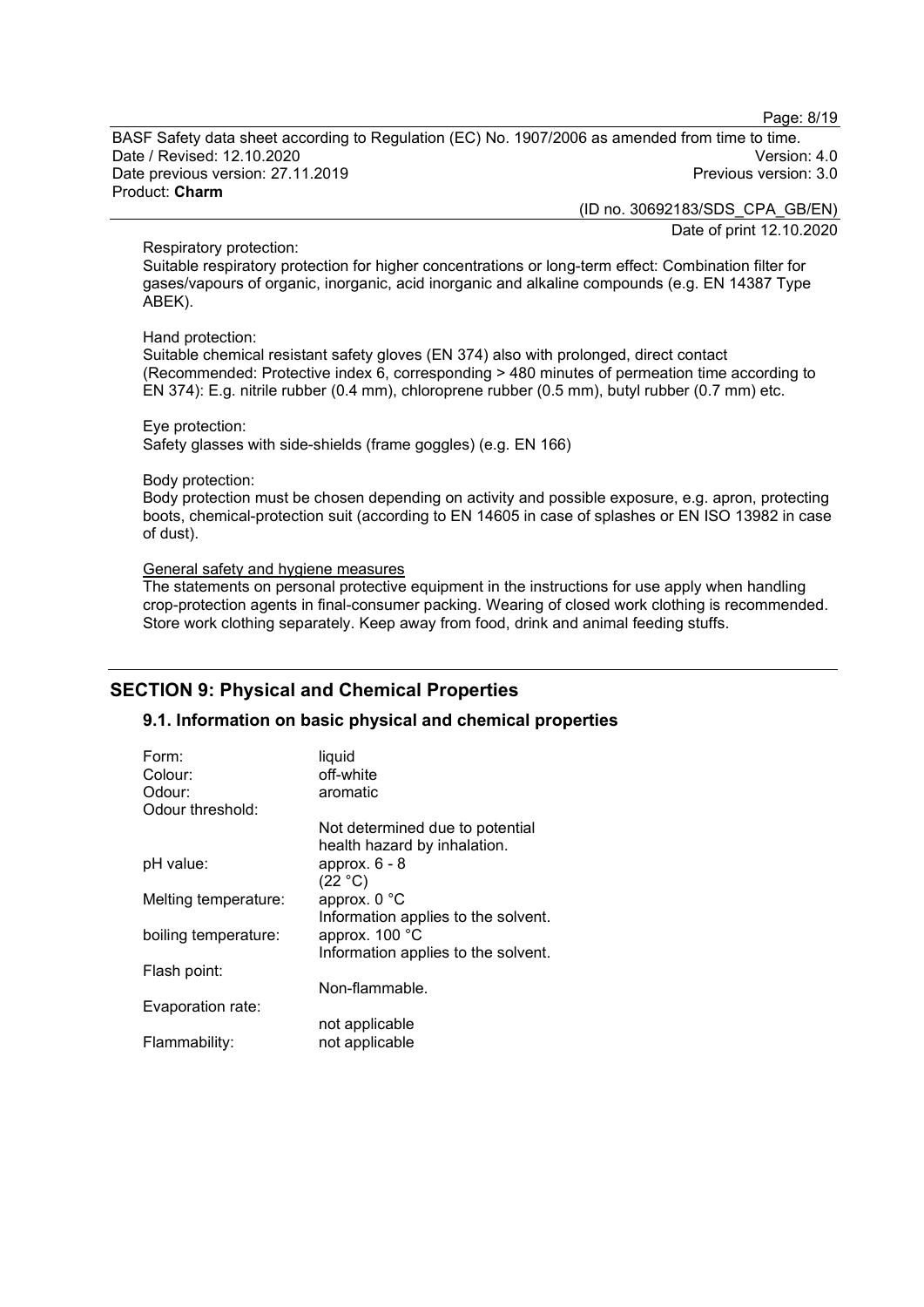BASF Safety data sheet according to Regulation (EC) No. 1907/2006 as amended from time to time. Date / Revised: 12.10.2020 Version: 4.0 Date previous version: 27.11.2019 Product: **Charm**

(ID no. 30692183/SDS\_CPA\_GB/EN) Date of print 12.10.2020 Lower explosion limit: As a result of our experience with this product and our knowledge of its composition we do not expect any hazard as long as the product is used appropriately and in accordance with the intended use. Upper explosion limit: As a result of our experience with this product and our knowledge of its composition we do not expect any hazard as long as the product is used appropriately and in accordance with the intended use.<br>460 $^{\circ}$ C Ignition temperature: 460 °C<br>Vapour pressure: approx. 23.4 hPa Vapour pressure:  $(20 °C)$ Information applies to the solvent. Density: approx. 1.07 g/cm3  $(20 °C)$ Relative vapour density (air): not applicable Solubility in water: Partitioning coefficient n-octanol/water (log Kow): not applicable *Information on: 1H-1,2,4-Triazole, 1-[[2-[2-chloro-4-(4-chlorophenoxy)phenyl]-4-methyl-1,3-dioxolan-2-yl]methyl]- Partitioning coefficient n-octanol/water (log Kow): 4.4 (25 °C)* ---------------------------------- Thermal decomposition: approx. 140 °C, 20 kJ/kg, (DSC (OECD 113)) (onset temperature) approx. 275 °C, 80 kJ/kg, (DSC (OECD 113)) (onset temperature) Not a substance liable to self-decomposition according to UN transport regulations, class 4.1.<br>approx. 48 mPa.s Viscosity, dynamic:  $(20 °C)$ Explosion hazard: Based on the chemical structure there is no indication of explosive properties.<br>: not fire-propagating Fire promoting properties:

## **9.2. Other information**

 $SADT:$  > 75 °C

Page: 9/19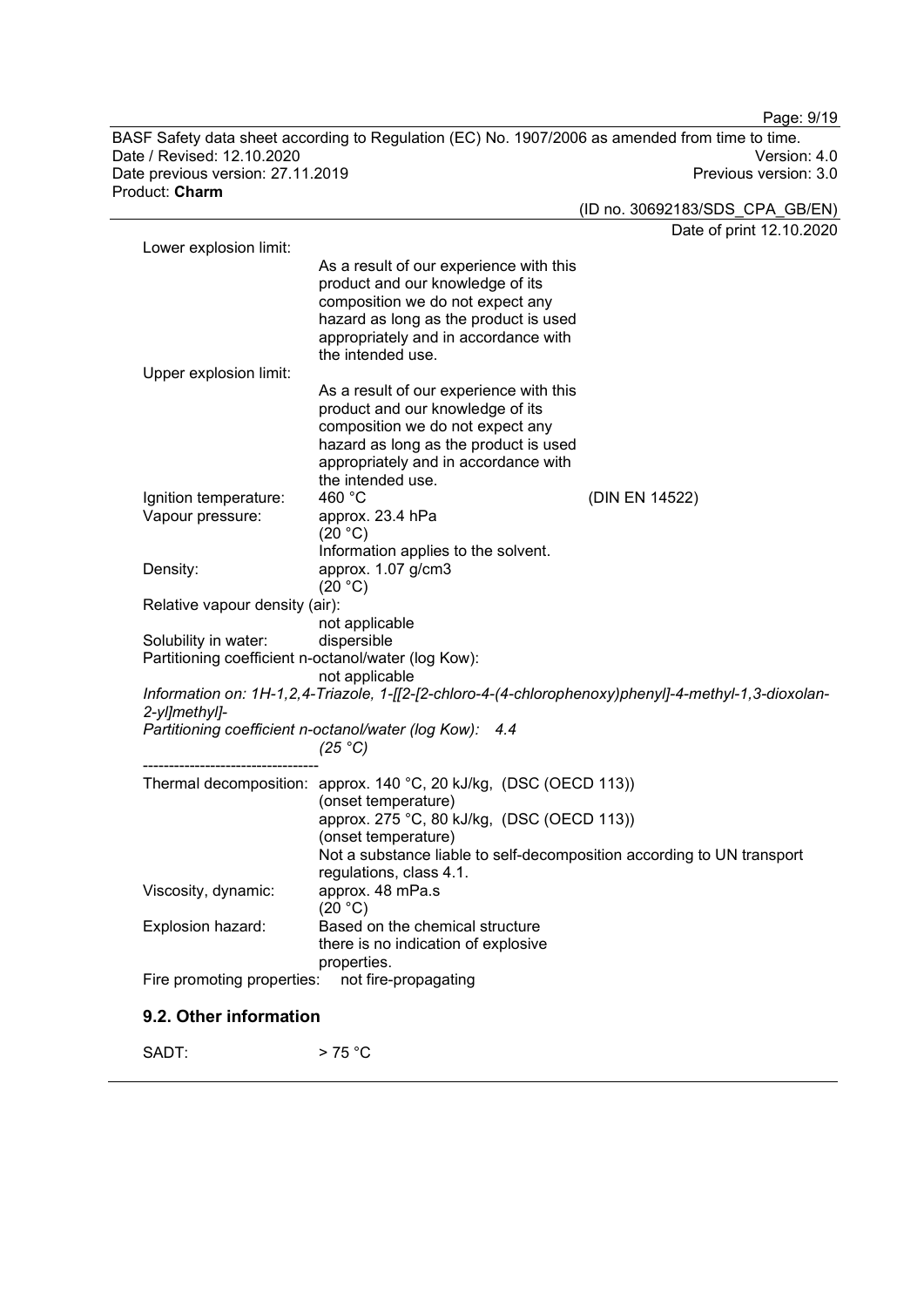Page: 10/19

BASF Safety data sheet according to Regulation (EC) No. 1907/2006 as amended from time to time. Date / Revised: 12.10.2020 Version: 4.0 Date previous version: 27.11.2019 Product: **Charm**

(ID no. 30692183/SDS\_CPA\_GB/EN)

Date of print 12.10.2020

# **SECTION 10: Stability and Reactivity**

#### **10.1. Reactivity**

No hazardous reactions if stored and handled as prescribed/indicated.

#### **10.2. Chemical stability**

The product is stable if stored and handled as prescribed/indicated.

#### **10.3. Possibility of hazardous reactions**

No hazardous reactions if stored and handled as prescribed/indicated.

#### **10.4. Conditions to avoid**

See SDS section 7 - Handling and storage.

### **10.5. Incompatible materials**

Substances to avoid: strong oxidizing agents, strong bases, strong acids

#### **10.6. Hazardous decomposition products**

Hazardous decomposition products: No hazardous decomposition products if stored and handled as prescribed/indicated.

# **SECTION 11: Toxicological Information**

### **11.1. Information on toxicological effects**

Acute toxicity

Assessment of acute toxicity:

Virtually nontoxic after a single ingestion. Virtually nontoxic by inhalation. Virtually nontoxic after a single skin contact.

Experimental/calculated data: LD50 rat (oral): > 2,000 mg/kg No mortality was observed.

LC50 rat (by inhalation):  $> 3.54$  mg/l No mortality was observed. An aerosol was tested.

LD50 rat (dermal): > 5,000 mg/kg No mortality was observed.

#### **Irritation**

Assessment of irritating effects: Not irritating to the skin. Not irritating to the eyes.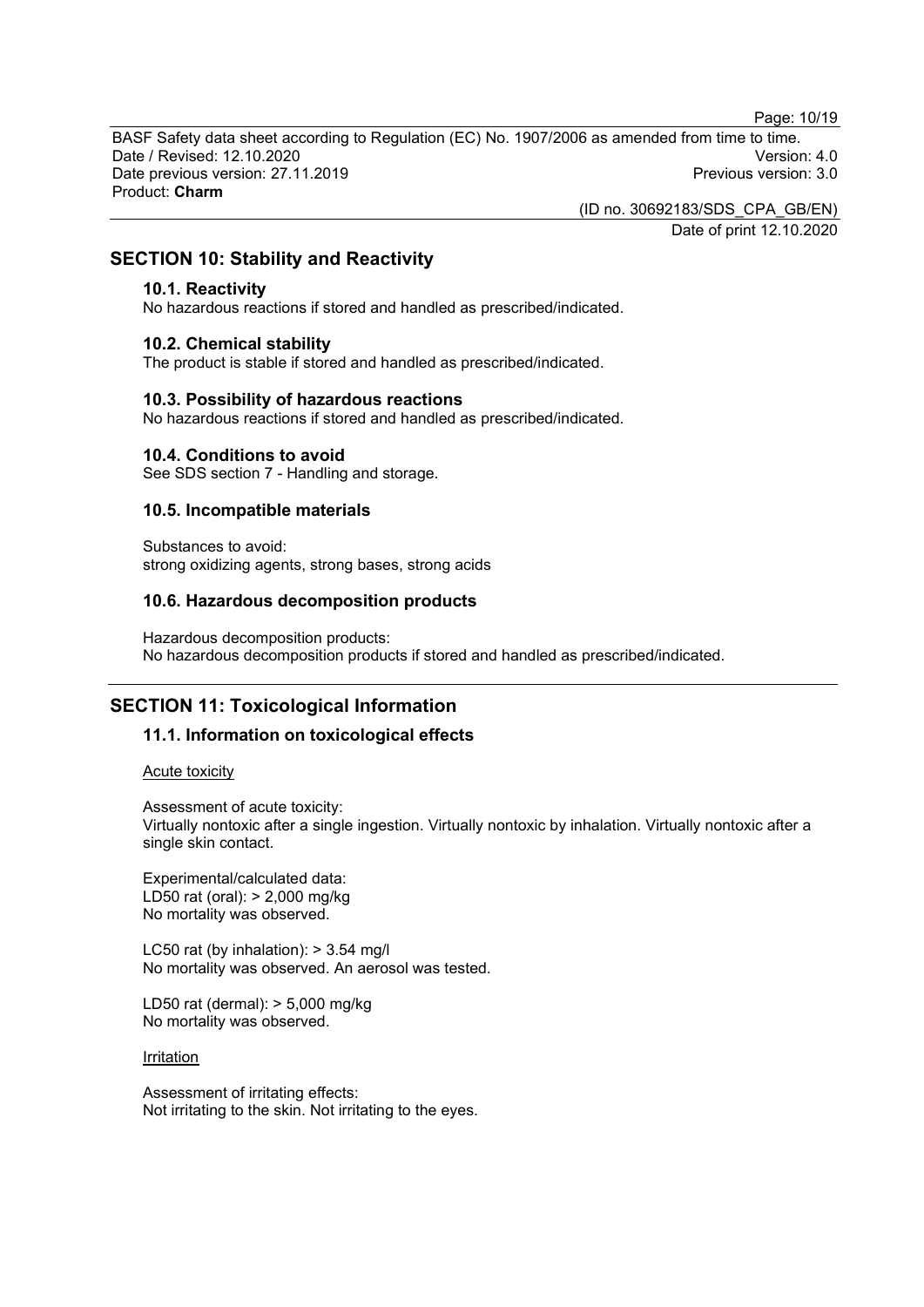Page: 11/19

BASF Safety data sheet according to Regulation (EC) No. 1907/2006 as amended from time to time. Date / Revised: 12.10.2020 Version: 4.0 Date previous version: 27.11.2019 Product: **Charm**

> (ID no. 30692183/SDS\_CPA\_GB/EN) Date of print 12.10.2020

Experimental/calculated data: Skin corrosion/irritation rabbit: non-irritant

Serious eye damage/irritation rabbit: non-irritant

#### Respiratory/Skin sensitization

Assessment of sensitization:

Sensitization after skin contact possible. The product has not been tested. The statement has been derived from the properties of the individual components.

*Information on: 2-methylisothiazol-3(2H)-one Experimental/calculated data: guinea pig: skin sensitizing (OECD Guideline 406)* ----------------------------------

#### Germ cell mutagenicity

Assessment of mutagenicity:

The product has not been tested. The statement has been derived from the properties of the individual components. Mutagenicity tests revealed no genotoxic potential.

#### **Carcinogenicity**

Assessment of carcinogenicity: The product has not been tested. The statement has been derived from the properties of the individual components.

*Information on: 1H-Pyrazole-4-carboxamide, 3-(difluoromethyl)-1-methyl-N-(3',4',5'-trifluoro[1,1' biphenyl]-2-yl)-; Fluxapyroxad*

*Assessment of carcinogenicity:*

*Indication of possible carcinogenic effect in animal tests. The effect is caused by an animal specific mechanism that has no human counter part.*

*Information on: 1H-1,2,4-Triazole, 1-[[2-[2-chloro-4-(4-chlorophenoxy)phenyl]-4-methyl-1,3-dioxolan-2-yl]methyl]-*

*Assessment of carcinogenicity:*

*Long-term exposure to highly irritating concentrations resulted in skin tumors in animals. A carcinogenic effect in humans can be excluded after brief skin contact.* ----------------------------------

#### Reproductive toxicity

Assessment of reproduction toxicity:

The product has not been tested. The statement has been derived from the properties of the individual components.

*Information on: 1H-Pyrazole-4-carboxamide, 3-(difluoromethyl)-1-methyl-N-(3',4',5'-trifluoro[1,1' biphenyl]-2-yl)-; Fluxapyroxad*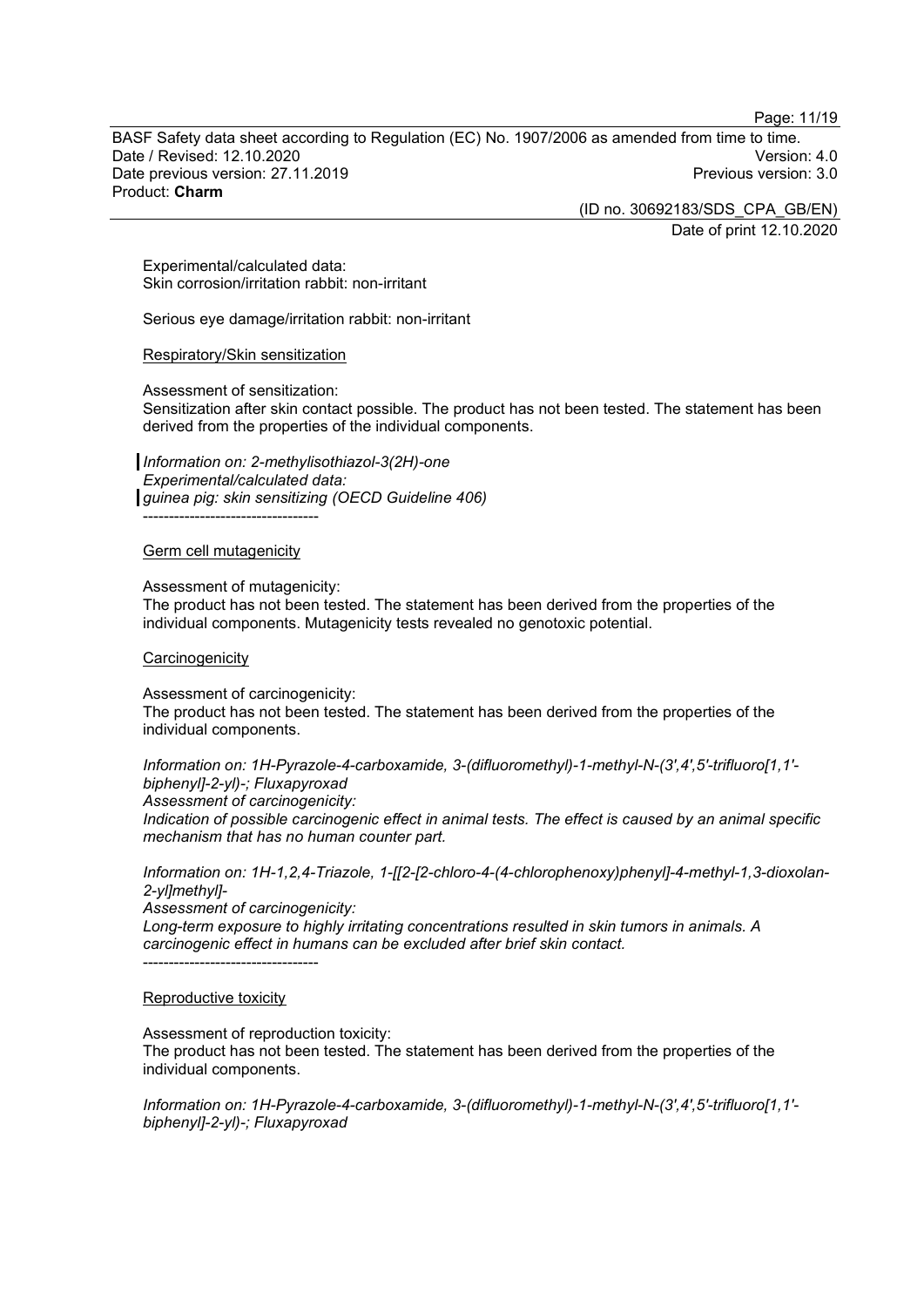Page: 12/19

BASF Safety data sheet according to Regulation (EC) No. 1907/2006 as amended from time to time. Date / Revised: 12.10.2020 Version: 4.0 Date previous version: 27.11.2019 Product: **Charm**

(ID no. 30692183/SDS\_CPA\_GB/EN)

Date of print 12.10.2020

*Assessment of reproduction toxicity:*

*The results of animal studies gave no indication of a fertility impairing effect.* ----------------------------------

#### Developmental toxicity

Assessment of teratogenicity:

The product has not been tested. The statement has been derived from the properties of the individual components. Animal studies gave no indication of a developmental toxic effect at doses that were not toxic to the parental animals.

#### Specific target organ toxicity (single exposure)

Assessment of STOT single:

Based on the available information there is no specific target organ toxicity to be expected after a single exposure.

Remarks: The product has not been tested. The statement has been derived from the properties of the individual components.

Repeated dose toxicity and Specific target organ toxicity (repeated exposure)

Assessment of repeated dose toxicity:

The product has not been tested. The statement has been derived from the properties of the individual components.

*Information on: 1H-Pyrazole-4-carboxamide, 3-(difluoromethyl)-1-methyl-N-(3',4',5'-trifluoro[1,1' biphenyl]-2-yl)-; Fluxapyroxad Assessment of repeated dose toxicity: Adaptive effects were observed after repeated exposure in animal studies.* ----------------------------------

### Aspiration hazard

No aspiration hazard expected. The product has not been tested. The statement has been derived from the properties of the individual components.

### Other relevant toxicity information

Misuse can be harmful to health.

# **SECTION 12: Ecological Information**

### **12.1. Toxicity**

Assessment of aquatic toxicity: Toxic to aquatic life. Very toxic to aquatic life with long lasting effects.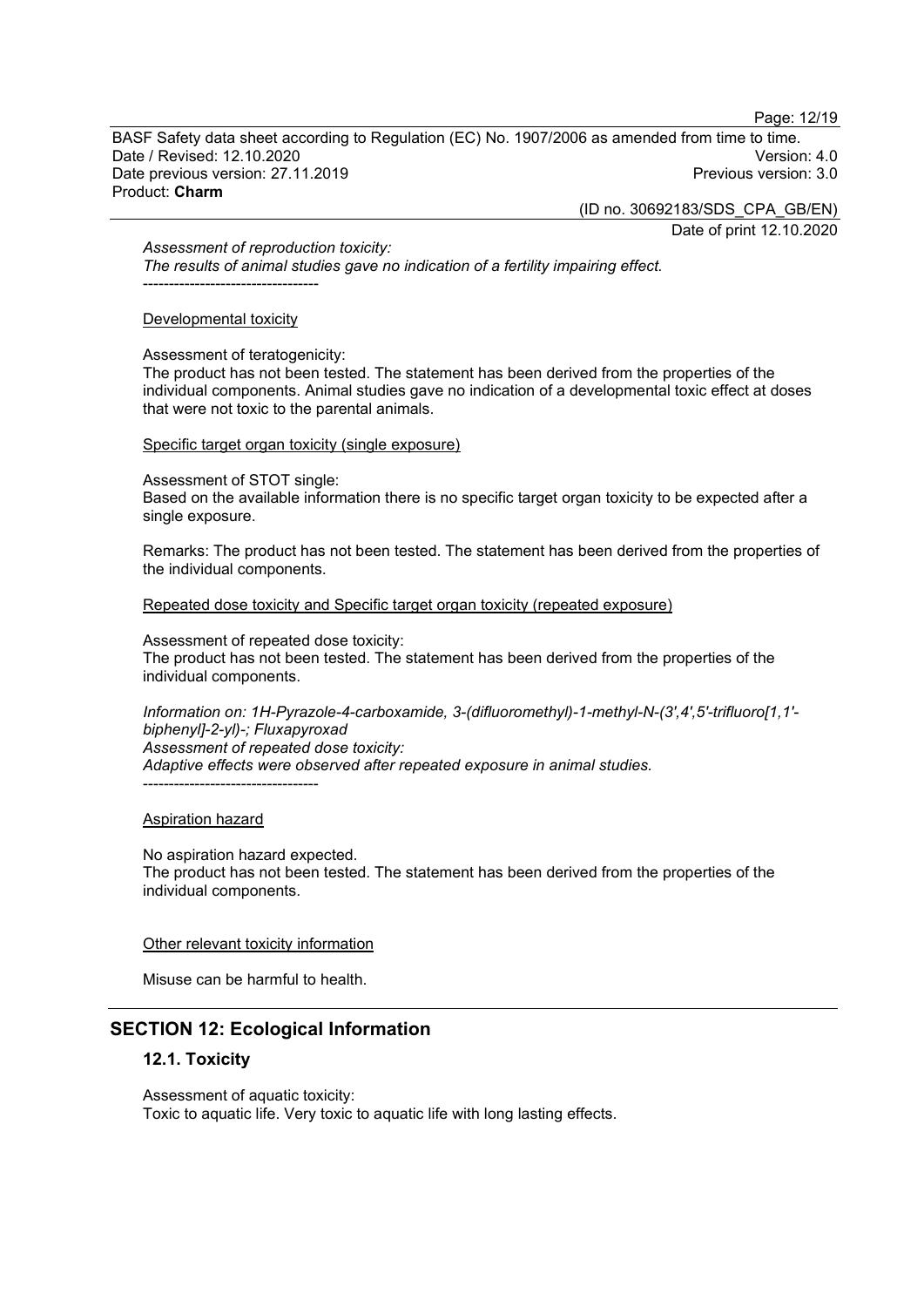Page: 13/19

BASF Safety data sheet according to Regulation (EC) No. 1907/2006 as amended from time to time. Date / Revised: 12.10.2020 Version: 4.0 Date previous version: 27.11.2019 Product: **Charm**

> (ID no. 30692183/SDS\_CPA\_GB/EN) Date of print 12.10.2020

Toxicity to fish: LC50 (96 h) 3.48 mg/l, Cyprinus carpio

Aquatic invertebrates: EC50 (48 h) 22.2 mg/l, Daphnia magna

Aquatic plants: EC50 (72 h) 6.59 mg/l (growth rate), Pseudokirchneriella subcapitata (OECD Guideline 201, static)

No observed effect concentration (72 h) 0.95 mg/l, Pseudokirchneriella subcapitata

*Information on: 1H-1,2,4-Triazole, 1-[[2-[2-chloro-4-(4-chlorophenoxy)phenyl]-4-methyl-1,3-dioxolan-2-yl]methyl]- Chronic toxicity to fish: No observed effect concentration (34 d) 0.0076 mg/l, Pimephales promelas*

*Information on: 1H-Pyrazole-4-carboxamide, 3-(difluoromethyl)-1-methyl-N-(3',4',5'-trifluoro[1,1' biphenyl]-2-yl)-; Fluxapyroxad Chronic toxicity to fish: No observed effect concentration (33 d) 0.0359 mg/l, Pimephales promelas (OECD Guideline 210, Flow through.)* ----------------------------------

# **12.2. Persistence and degradability**

Assessment biodegradation and elimination (H2O): The product has not been tested. The statement has been derived from the properties of the individual components.

*Information on: 1H-Pyrazole-4-carboxamide, 3-(difluoromethyl)-1-methyl-N-(3',4',5'-trifluoro[1,1' biphenyl]-2-yl)-; Fluxapyroxad Assessment biodegradation and elimination (H2O): Not readily biodegradable (by OECD criteria).*

*Information on: 1H-1,2,4-Triazole, 1-[[2-[2-chloro-4-(4-chlorophenoxy)phenyl]-4-methyl-1,3-dioxolan-2-yl]methyl]- Assessment biodegradation and elimination (H2O): Not readily biodegradable (by OECD criteria).*

----------------------------------

# **12.3. Bioaccumulative potential**

Assessment bioaccumulation potential: The product has not been tested. The statement has been derived from the properties of the individual components.

*Information on: 1H-1,2,4-Triazole, 1-[[2-[2-chloro-4-(4-chlorophenoxy)phenyl]-4-methyl-1,3-dioxolan-2-yl]methyl]-*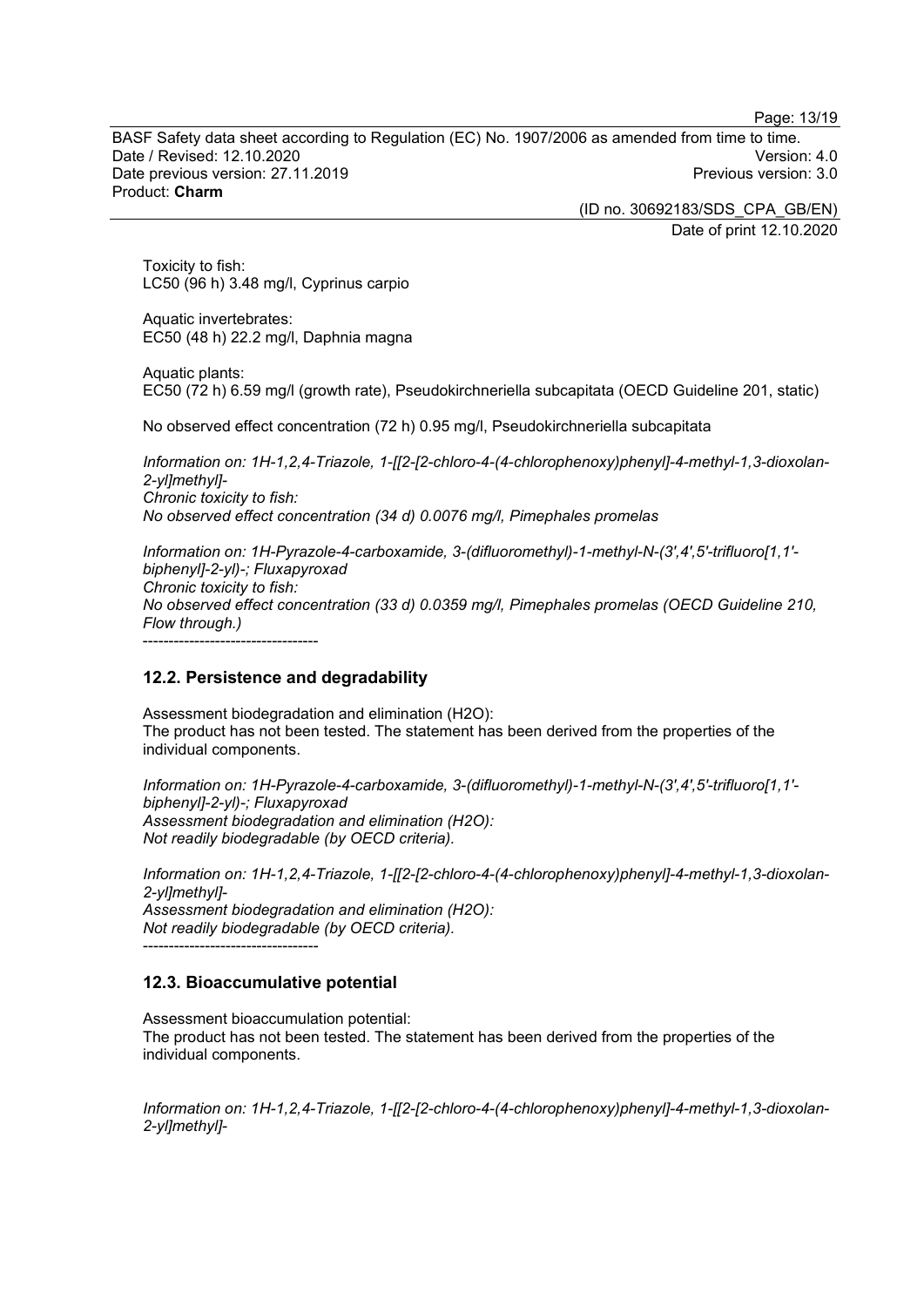Page: 14/19

BASF Safety data sheet according to Regulation (EC) No. 1907/2006 as amended from time to time. Date / Revised: 12.10.2020 Version: 4.0 Date previous version: 27.11.2019 Product: **Charm**

(ID no. 30692183/SDS\_CPA\_GB/EN)

Date of print 12.10.2020

*Assessment bioaccumulation potential: Because of the n-octanol/water distribution coefficient (log Pow) accumulation in organisms is possible.*

----------------------------------

*Information on: 1H-Pyrazole-4-carboxamide, 3-(difluoromethyl)-1-methyl-N-(3',4',5'-trifluoro[1,1' biphenyl]-2-yl)-; Fluxapyroxad Bioaccumulation potential:*

*Bioconcentration factor (BCF): 36 - 37 (28 d), Lepomis macrochirus (OECD-Guideline 305) Does not accumulate in organisms.* ----------------------------------

# **12.4. Mobility in soil**

Assessment transport between environmental compartments: Adsorption in soil: The product has not been tested. The statement has been derived from the properties of the individual components.

*Information on: 1H-Pyrazole-4-carboxamide, 3-(difluoromethyl)-1-methyl-N-(3',4',5'-trifluoro[1,1' biphenyl]-2-yl)-; Fluxapyroxad Assessment transport between environmental compartments: Adsorption in soil: Following exposure to soil, adsorption to solid soil particles is probable, therefore contamination of groundwater is not expected.*

*Information on: 1H-1,2,4-Triazole, 1-[[2-[2-chloro-4-(4-chlorophenoxy)phenyl]-4-methyl-1,3-dioxolan-2-yl]methyl]-*

*Assessment transport between environmental compartments: Adsorption in soil: low mobility in soil*

----------------------------------

# **12.5. Results of PBT and vPvB assessment**

The product does not contain a substance fulfilling the PBT (persistent/bioaccumulative/toxic) criteria or the vPvB (very persistent/very bioaccumulative) criteria.

# **12.6. Other adverse effects**

The product does not contain substances that are listed in Regulation (EC) 1005/2009 on substances that deplete the ozone layer.

# **12.7. Additional information**

Other ecotoxicological advice: Do not discharge product into the environment without control.

# **SECTION 13: Disposal Considerations**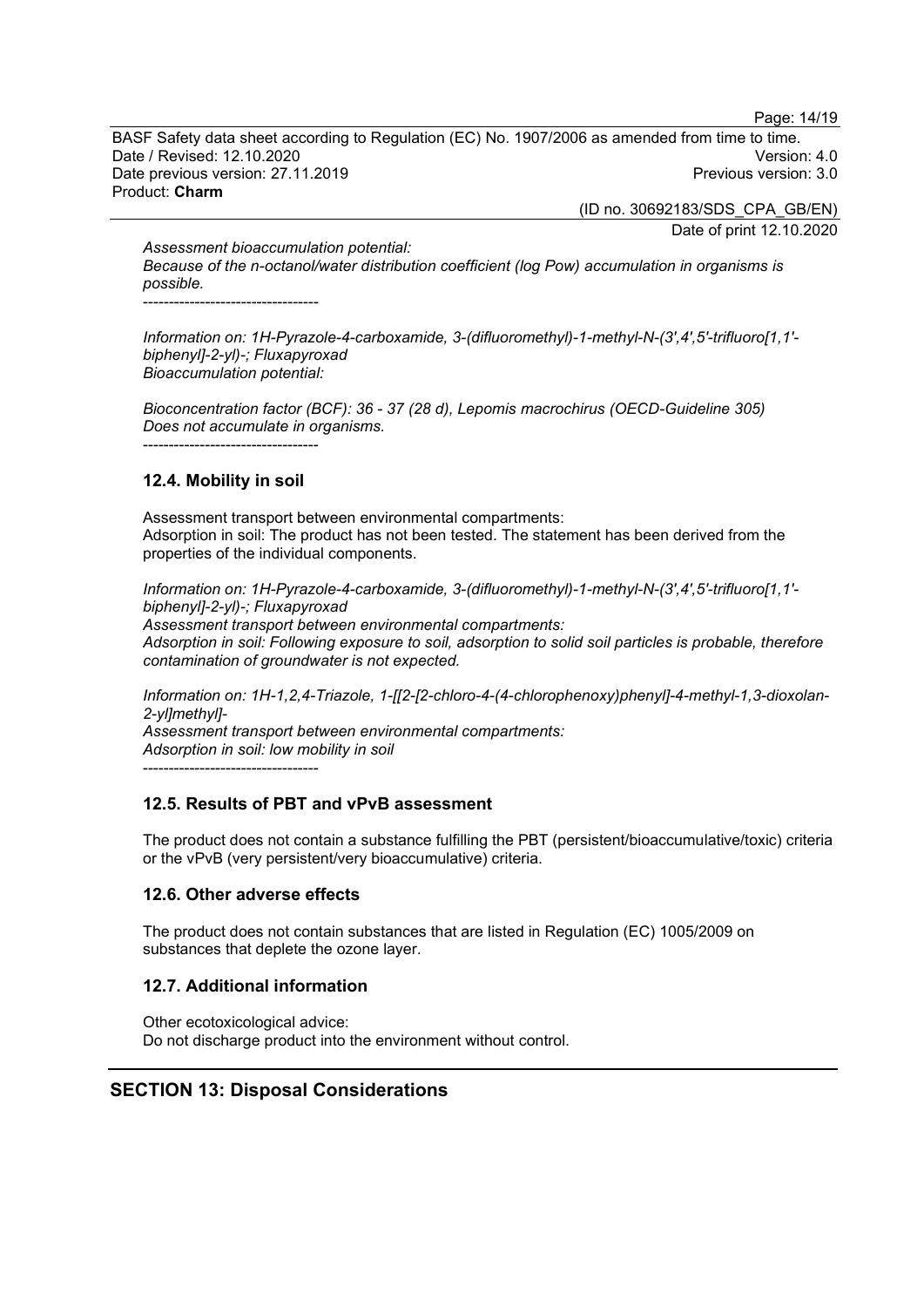Page: 15/19

BASF Safety data sheet according to Regulation (EC) No. 1907/2006 as amended from time to time. Date / Revised: 12.10.2020<br>Date previous version: 27.11.2019 Version: 3.0 Date previous version: 27.11.2019 Product: **Charm**

> (ID no. 30692183/SDS\_CPA\_GB/EN) Date of print 12.10.2020

#### **13.1. Waste treatment methods**

Must be disposed of or incinerated in accordance with local regulations.

The UK Environmental Protection (Duty of Care) Regulations (EP) and amendments should be noted (United Kingdom).

This product and any uncleaned containers must be disposed of as hazardous waste in accordance with the 2005 Hazardous Waste Regulations and amendments (United Kingdom)

Contaminated packaging:

Contaminated packaging should be emptied as far as possible and disposed of in the same manner as the substance/product.

# **SECTION 14: Transport Information**

# **Land transport**

#### ADR

| UN number<br>UN proper shipping name:                                                              | <b>UN3082</b><br>ENVIRONMENTALLY HAZARDOUS SUBSTANCE, LIQUID,<br>N.O.S. (contains FLUXAPYROXAD, DIFENOCONAZOLE) |
|----------------------------------------------------------------------------------------------------|-----------------------------------------------------------------------------------------------------------------|
| Transport hazard class(es):<br>Packing group:<br>Environmental hazards:<br>Special precautions for | 9, EHSM<br>Ш<br>ves                                                                                             |
| user:                                                                                              | None known                                                                                                      |
| <b>RID</b>                                                                                         |                                                                                                                 |
| UN number<br>UN proper shipping name:                                                              | <b>UN3082</b><br>ENVIRONMENTALLY HAZARDOUS SUBSTANCE, LIQUID,<br>N.O.S. (contains FLUXAPYROXAD, DIFENOCONAZOLE) |
| Transport hazard class(es):<br>Packing group:                                                      | 9. EHSM<br>Ш                                                                                                    |
| Environmental hazards:<br>Special precautions for<br>user:                                         | yes<br>None known                                                                                               |
| <b>Inland waterway transport</b><br><b>ADN</b>                                                     |                                                                                                                 |
| UN number<br>UN proper shipping name:                                                              | <b>UN3082</b><br>ENVIRONMENTALLY HAZARDOUS SUBSTANCE, LIQUID,<br>N.O.S. (contains FLUXAPYROXAD, DIFENOCONAZOLE) |
| Transport hazard class(es):                                                                        | 9, EHSM                                                                                                         |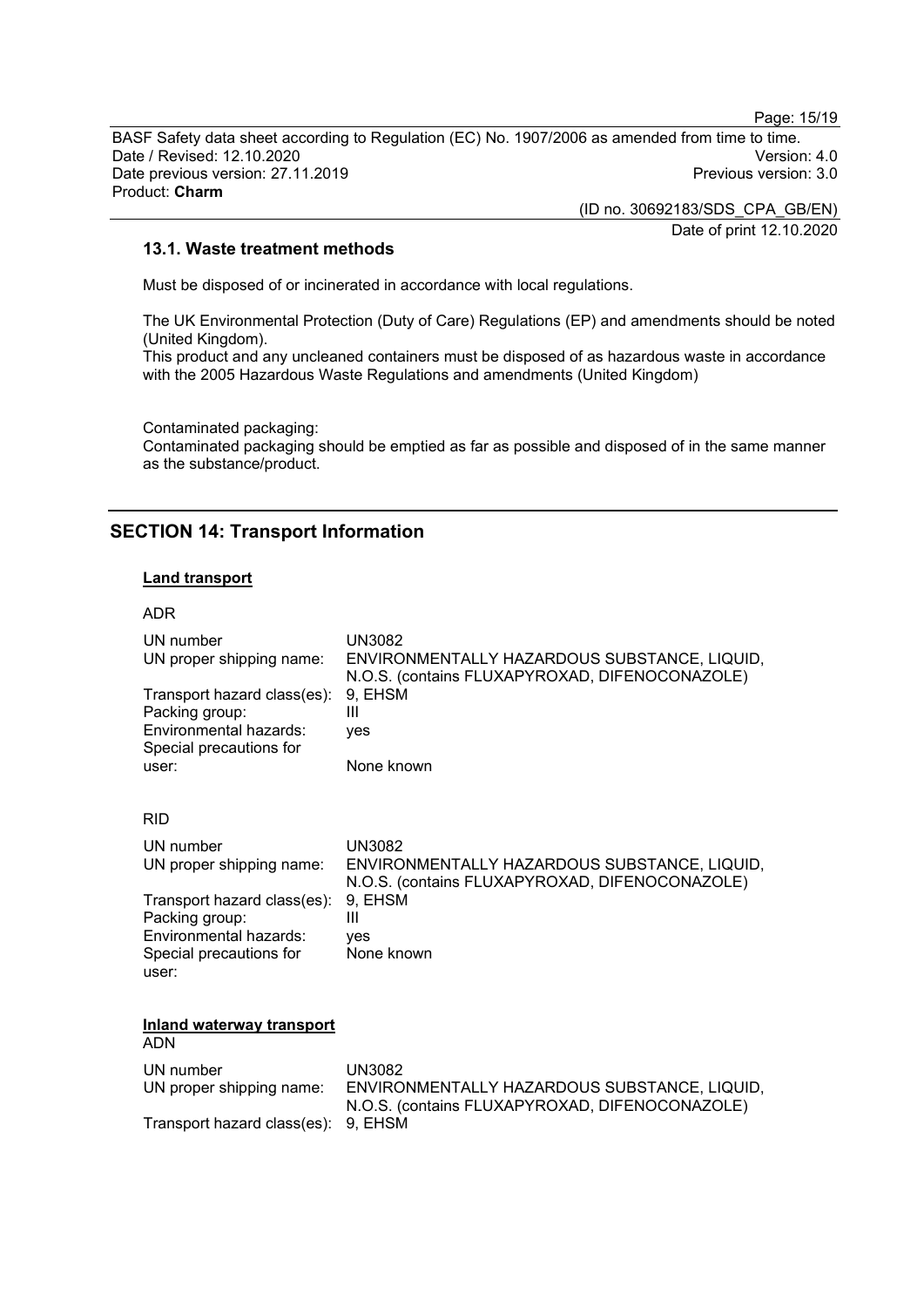Page: 16/19

BASF Safety data sheet according to Regulation (EC) No. 1907/2006 as amended from time to time. Date / Revised: 12.10.2020<br>Date previous version: 27.11.2019 Version: 3.0 Date previous version: 27.11.2019 Product: **Charm**

(ID no. 30692183/SDS\_CPA\_GB/EN)

Date of print 12.10.2020

Packing group: III<br>Environmental hazards: ves Environmental hazards: Special precautions for user: None known

Transport in inland waterway vessel Not evaluated

#### **Sea transport**

#### IMDG

| UN number:<br>UN proper shipping name: | <b>UN 3082</b><br>ENVIRONMENTALLY HAZARDOUS SUBSTANCE, LIQUID,<br>N.O.S. (contains FLUXAPYROXAD, DIFENOCONAZOLE) |
|----------------------------------------|------------------------------------------------------------------------------------------------------------------|
| Transport hazard class(es):            | 9. EHSM                                                                                                          |
| Packing group:                         | Ш                                                                                                                |
| Environmental hazards:                 | yes                                                                                                              |
|                                        | Marine pollutant: YES                                                                                            |
| Special precautions for                | None known                                                                                                       |
| user:                                  |                                                                                                                  |

#### **Air transport**

#### IATA/ICAO

| UN number:                          | UN 3082                                        |
|-------------------------------------|------------------------------------------------|
| UN proper shipping name:            | ENVIRONMENTALLY HAZARDOUS SUBSTANCE, LIQUID,   |
|                                     | N.O.S. (contains FLUXAPYROXAD, DIFENOCONAZOLE) |
| Transport hazard class(es): 9, EHSM |                                                |
| Packing group:                      | Ш                                              |
| Environmental hazards:              | ves                                            |
| Special precautions for             | None known                                     |
| user:                               |                                                |

#### **14.1. UN number**

See corresponding entries for "UN number" for the respective regulations in the tables above.

#### **14.2. UN proper shipping name**

See corresponding entries for "UN proper shipping name" for the respective regulations in the tables above.

#### **14.3. Transport hazard class(es)**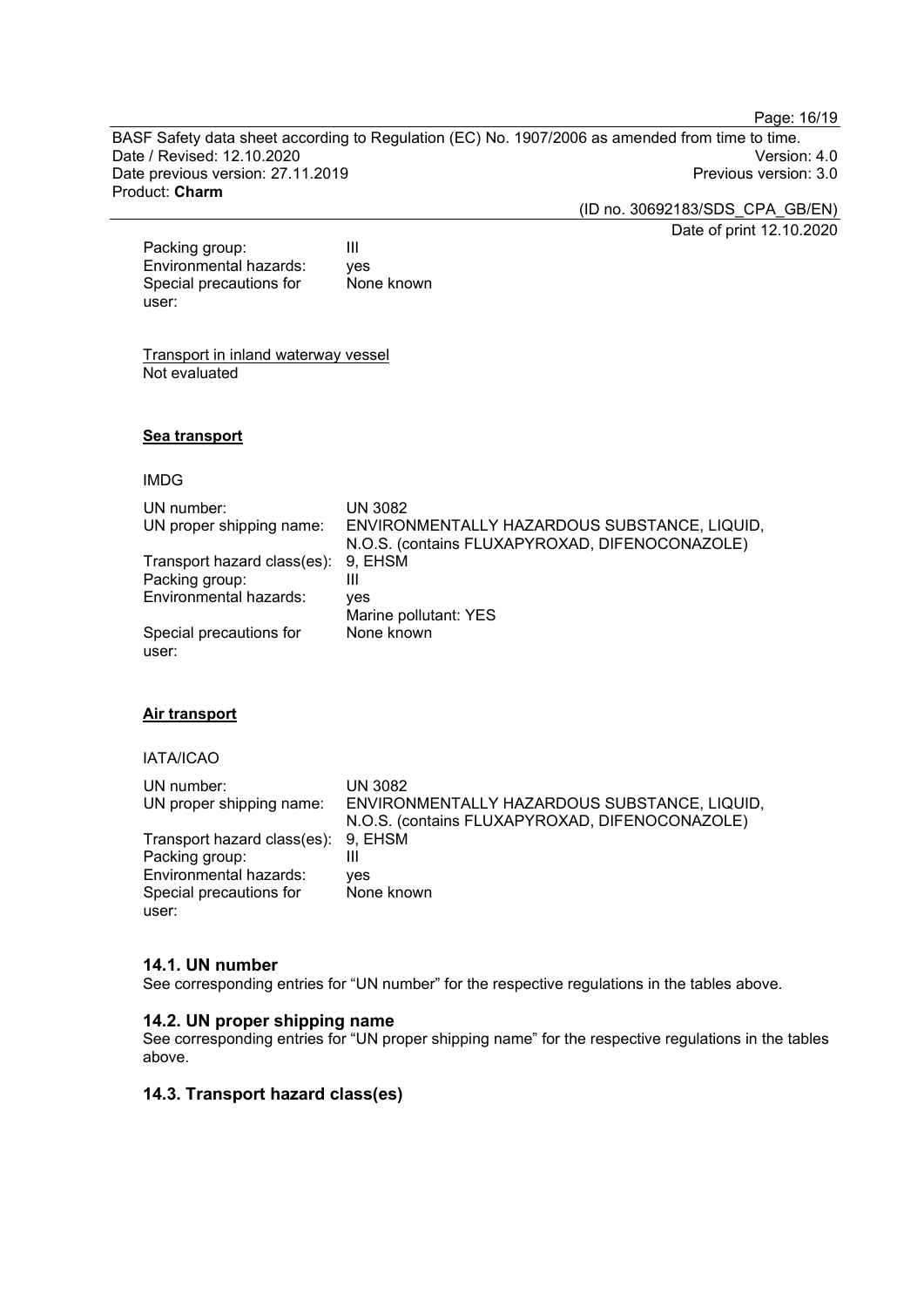Page: 17/19

BASF Safety data sheet according to Regulation (EC) No. 1907/2006 as amended from time to time. Date / Revised: 12.10.2020 Version: 4.0 Date previous version: 27.11.2019 Product: **Charm**

(ID no. 30692183/SDS\_CPA\_GB/EN)

Date of print 12.10.2020

See corresponding entries for "Transport hazard class(es)" for the respective regulations in the tables above.

# **14.4. Packing group**

See corresponding entries for "Packing group" for the respective regulations in the tables above.

#### **14.5. Environmental hazards**

See corresponding entries for "Environmental hazards" for the respective regulations in the tables above.

#### **14.6. Special precautions for user**

See corresponding entries for "Special precautions for user" for the respective regulations in the tables above.

### **14.7. Transport in bulk according to Annex II of MARPOL and the IBC Code**

| Not evaluated |
|---------------|
| Not evaluated |
| Not evaluated |
| Not evaluated |
| Not evaluated |
|               |

#### **Further information**

The following provisions may apply for product in packages containing a net quantity of 5 L or less ADR, RID, ADN: Special Provision 375; IMDG: 2.10.2.7; IATA: A197; TDG: Special Provision 99(2); 49CFR: §171.4 (c) (2). This product is subject to the most recent edition of "The Carriage of Dangerous Goods and Use of Transportable Pressure Equipment Regulations" and their amendments (United Kingdom).

# **SECTION 15: Regulatory Information**

#### **15.1. Safety, health and environmental regulations/legislation specific for the substance or mixture**

#### Prohibitions, Restrictions and Authorizations

Annex XVII of Regulation (EC) No 1907/2006: Number on List: 3 Restrictions of Regulation (EC) No 1907/2006, Annex XVII, do not apply for the intended use(s) of the product given in this SDS.

Directive 2012/18/EU - Control of Major Accident Hazards involving dangerous substances (EU): List entry in regulation: E1

This product is classified under the European CLP Regulation. (United Kingdom)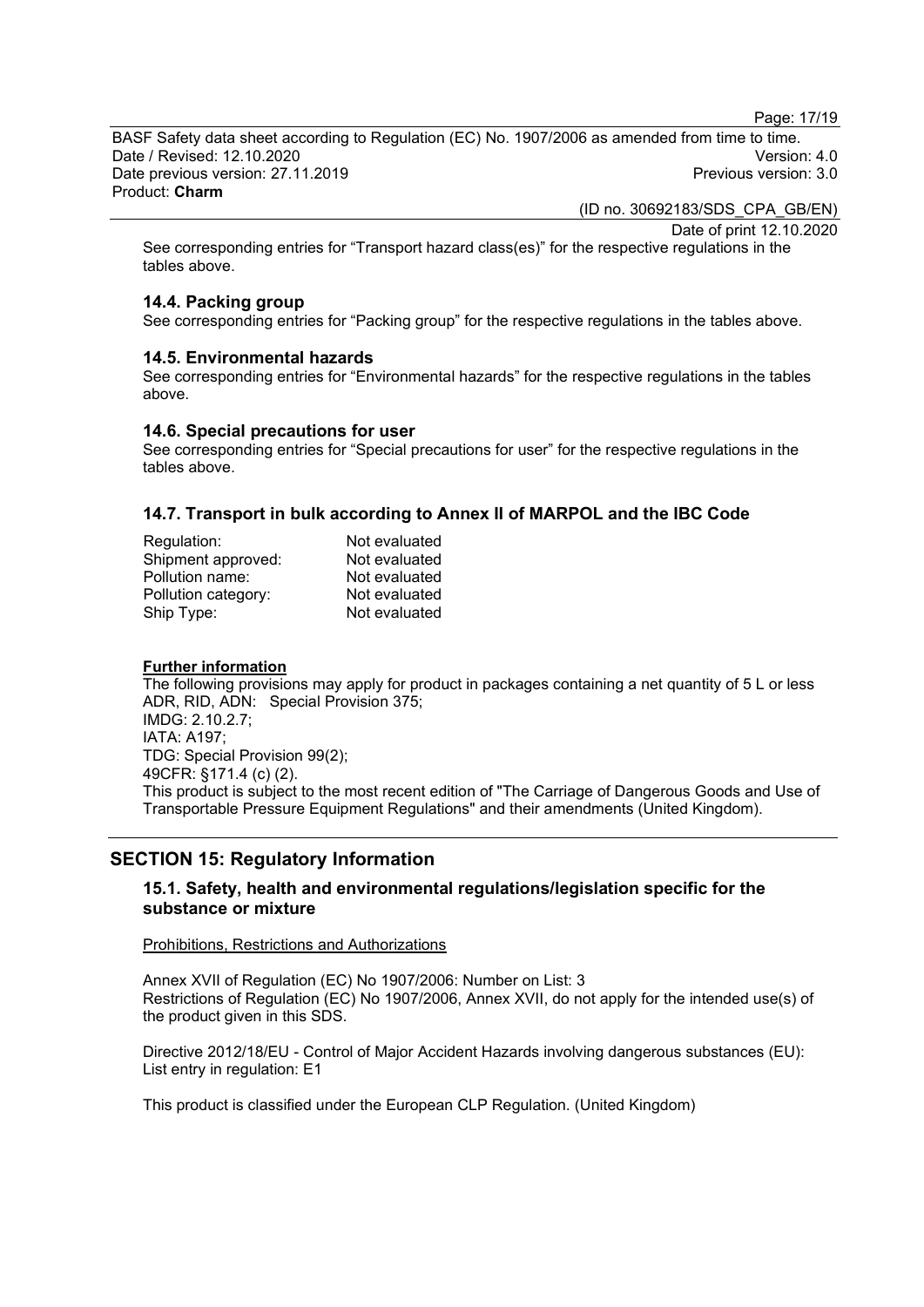Page: 18/19

BASF Safety data sheet according to Regulation (EC) No. 1907/2006 as amended from time to time. Date / Revised: 12.10.2020 Version: 4.0 Date previous version: 27.11.2019 Product: **Charm**

(ID no. 30692183/SDS\_CPA\_GB/EN)

Date of print 12.10.2020

The data should be considered when making any assessment under the Control of Substances Hazardous to Health Regulations (COSHH), and related guidance, for example, 'COSHH Essentials' (United Kingdom).

This product may be subject to the Control of Major Accident Hazards Regulations (COMAH), and amendments if specific threshold tonnages are exceeded (United Kingdom).

#### **15.2. Chemical Safety Assessment**

Advice on product handling can be found in sections 7 and 8 of this safety data sheet.

# **SECTION 16: Other Information**

For proper and safe use of this product, please refer to the approval conditions laid down on the product label.

Full text of the classifications, including the hazard classes and the hazard statements, if mentioned in section 2 or 3:

| Skin Sens.        | Skin sensitization                                                  |
|-------------------|---------------------------------------------------------------------|
| Eye Dam./Irrit.   | Serious eye damage/eye irritation                                   |
| Repr.             | Reproductive toxicity                                               |
| Aquatic Acute     | Hazardous to the aquatic environment - acute                        |
| Aquatic Chronic   | Hazardous to the aquatic environment - chronic                      |
| Acute Tox.        | Acute toxicity                                                      |
| Skin Corr./Irrit. | Skin corrosion/irritation                                           |
| H319              | Causes serious eye irritation.                                      |
| H317              | May cause an allergic skin reaction.                                |
| H362              | May cause harm to breast-fed children.                              |
| H410              | Very toxic to aquatic life with long lasting effects.               |
| <b>EUH401</b>     | To avoid risks to human health and the environment, comply with the |
|                   | instructions for use.                                               |
| H400              | Very toxic to aquatic life.                                         |
| H302              | Harmful if swallowed.                                               |
| H318              | Causes serious eye damage.                                          |
| H412              | Harmful to aquatic life with long lasting effects.                  |
| H315              | Causes skin irritation.                                             |
| H330              | Fatal if inhaled.                                                   |
| H314              | Causes severe skin burns and eye damage.                            |
| H301 + H311       | Toxic if swallowed or in contact with skin                          |
| <b>EUH071</b>     | Corrosive to the respiratory tract.                                 |

#### Abbreviations

ADR = The European Agreement concerning the International Carriage of Dangerous Goods by Road. ADN = The European Agreement concerning the International Carriage of Dangerous Goods by Inland waterways. ATE = Acute Toxicity Estimates. CAO = Cargo Aircraft Only. CAS = Chemical Abstract Service. CLP = Classification, Labelling and Packaging of substances and mixtures. DIN = German national organization for standardization. DNEL = Derived No Effect Level. EC50 = Effective concentration median for 50% of the population. EC = European Community. EN = European Standards. IARC = International Agency for Research on Cancer. IATA = International Air Transport Association.